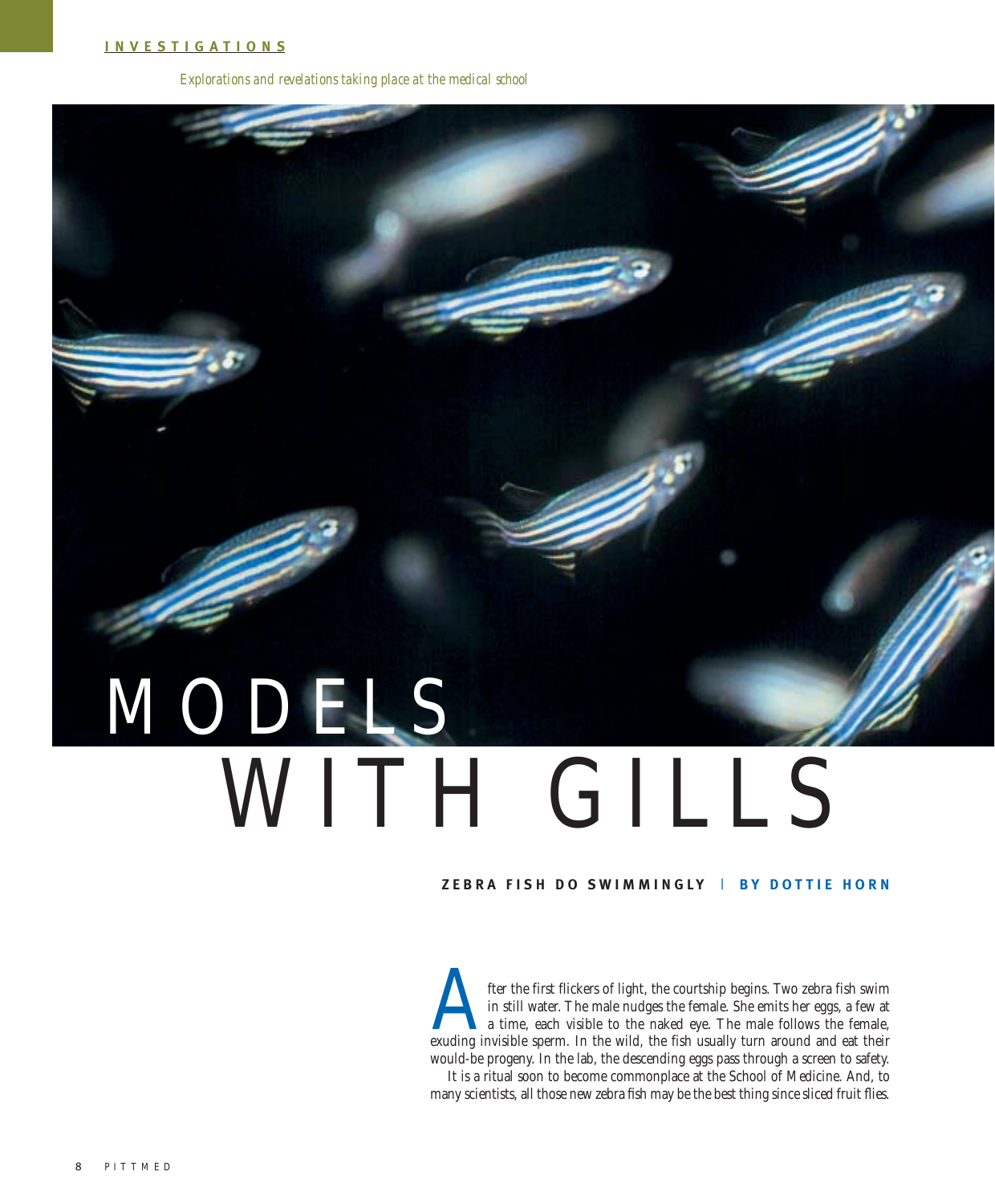

**The zebra fish's transparent and quickly developing embryo has caught scientists' attention. ABOVE: Every 40 minutes or so, these zebra fish embryos grow another somite—which later develops into a single vertebra and its associated muscle. Look closely in the images and you can count the individual somites. In the first picture, about 13 hours after fertilization of the egg, the embryo has 10 somites. About two-and-a-half hours later, it has 14; in just another two-and-a-half hours, it has 18. The embryo is curled around a large round yolk sac, which contains enough food for its first five days of life.** 

> Nathan Bahary and Neil Hukriede, assistant professors of molecular genetics and biochemistry, have joined the faculty at the University of Pittsburgh and will oversee Pitt's first large-scale zebra fish facility. (The researchers recently completed postdocs at Harvard University and the National Institutes of Health, respectively.) When the facility's construction is complete, a handful of rooms located in the Biomedical Science Tower will house about 2,500 tanks and 35,000 fish.

> The zebra fish, a relatively new animal model first used in the mid-1980s, has become increasingly popular in laboratories. In 2005, it will become the third vertebrate to have its genome completely sequenced, joining the human and the mouse. Because it's a vertebrate, the fish shares more genetic similarities with us than the fruit fly, a longtime reigning lab model.

Why are scientists, particularly those

studying how organisms develop, so taken with the zebra fish? In fish, the embryo grows outside the mother's body—and in zebra fish, the embryo and its egg sac are transparent. Those accessible, optically clear embryos are a boon. "You can literally watch the heart start beating or the brain start to grow," says Bahary. Zebra fish also develop quickly. In the first 24 hours of life, a single cell becomes an embryo with a tail, heart, blood vessels, circulating blood, and a brain. By its third day, the fish has a complete digestive system and can eat—a level of development that takes 30 days in the mouse. Another advantage: You can house about 50,000 zebra fish in the space it would take to accommodate a few hundred mice.

Perhaps most importantly, zebra fish allow scientists to do research that would be difficult in some species. In one study, the male

zebra fish is soaked in ethylnitrosourea before it is bred; the chemical induces mutations in its DNA. By breeding its offspring with each other, scientists generate slews of fish with random single mutations. In one, the brain may be malformed; in another, the heart. "You can find many different mutations involving pretty much any organ system that you want," says Bahary.

Some of the embryos are so deformed they will survive only a day or two, but while they live, researchers can watch as development goes awry. Scientists can take DNA from a mutated fish—say, one that has an abnormal liver—and find the gene responsible for the malformation. They then can look to see if the same gene is found in humans—and it usually is. The next step: Find out if the gene is mutated in people who have a disease affecting the organ system in question. Through such tests, zebra fish are helping researchers identify genes involved in human disease.

Hukriede uses zebra fish to study how kidneys develop. Bahary was drawn to the model in the hope that new cancer treatments might emerge from studying it. The oncologist examines the development of blood and the gut. He has a mutant zebra fish that is bloodless and is working to clone the gene, named cloche, responsible for the mutation.

"If we can figure out how organs normally form," says Bahary, "we'll be able to then find targets for therapies in humans."

COURTESY LEUBA



## **TUCKING IN DNA** | **B Y ERICA LLOYD**

n one of Oregon's many damp January days, Sanford<br>Leuba found himself under his Chevette, not an odd place<br>to find him during those graduate student years. Leuba<br>was in the midst of changing his clutch plate and at a parti Leuba found himself under his Chevette, not an odd place to find him during those graduate student years. Leuba point. He lay on his back with the transmission resting on his chest, attempting to slide a piece back into a pilot bearing on the flywheel, but he couldn't feel where the pilot bearing was. After hours in that position,

LEFT, ABOVE: COURTESY BAHARY LEF T, ABOVE: COURTESY BAHARY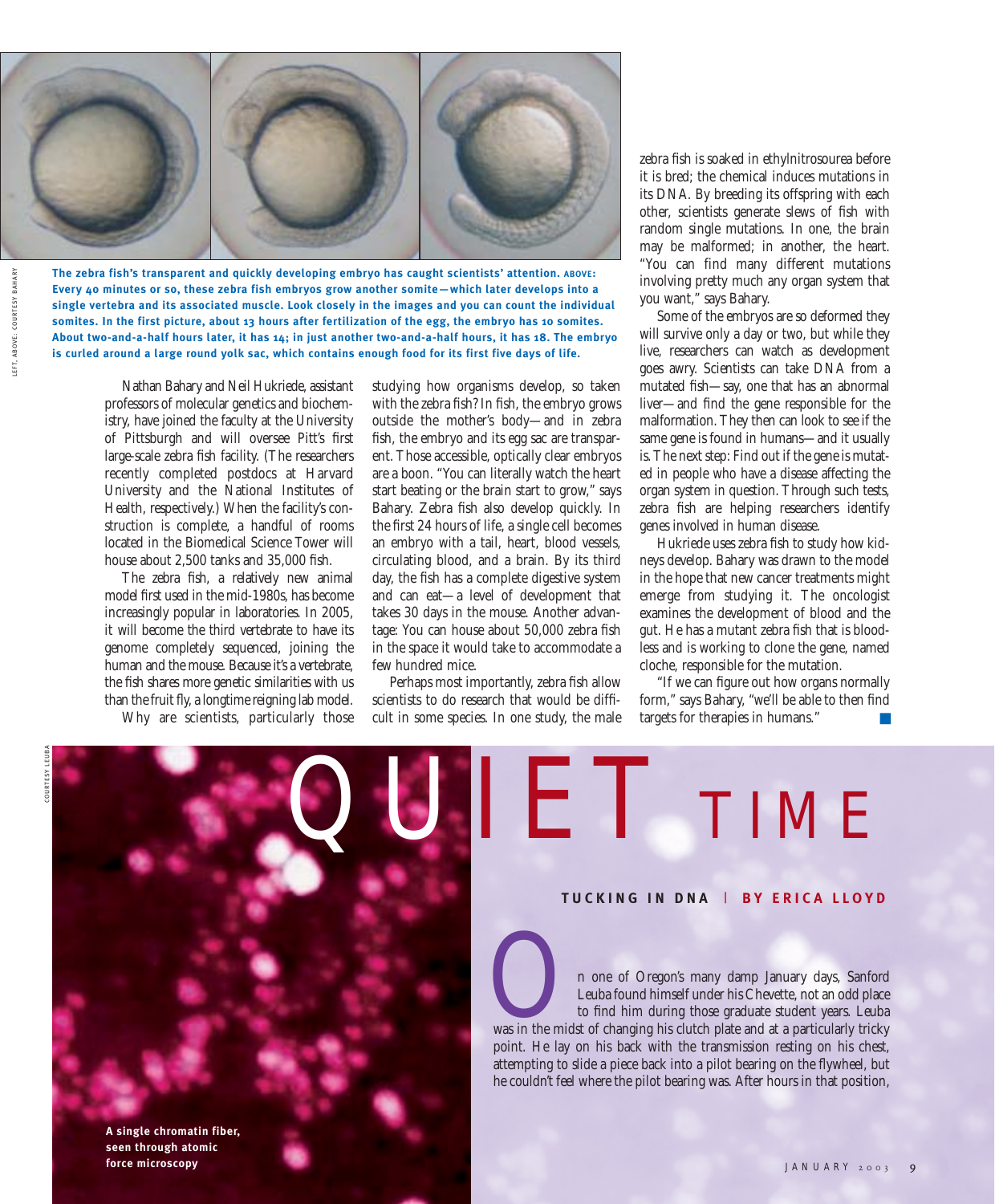searching millimeter by millimeter of a Chevrolet void—*slip,* the piece fell into place. Now, in Leuba's heart of hearts he knew a few things: 1) If he dared to do anything but attach the needed bolt right then and there, his chances of locating the pilot bearing again at that point were infinitesimal. 2) He really should be spending more time on his PhD and less under cars. 3) If he could change a clutch plate in a Chevy, he could do just about anything.

He handily finished the clutch-plate job and, eventually, his PhD in biochemistry and biophysics at Oregon State University (OSU) in Corvallis. Thereafter, Leuba would become known for some highly sophisticated tinkering, most notably, his dexterity with new tools that are teasing apart our understanding of biology at the nanometer level.

In popular media, DNA is represented as a telltale double-helix figure, standing alone. But if you were to look at the molecule in a human cell, you would find it wrapped around thousands of histones and other proteins that coil and bind the 2-meter-long strand so that it fits into the cell nucleus. "Our DNA is not naked," Leuba asserts.

This complex that surrounds all nonbacterial DNA—known as chromatin—is more than packaging. It plays a role in DNA transcription, replication, and repair.

"We're realizing that all of the biological processes that deal with DNA have to occur within the context of chromatin," says Leuba, now an assistant professor of cell biology and physiology at the University of Pittsburgh. One of chromatin's key jobs seems to be keeping DNA "quiet" by keeping the molecule tucked in, so to speak. "Most genes in your cells are turned off," says Leuba. "You want that. Aberrant processes are typically cancerous."

Chromatin activity, or lack thereof, already has been linked to ovarian, cervical, and colon cancers, to leukemia—the list is broad. In fact, if you type "chromatin and cancer" into the National Library of Medicine's online literature search engine, you'll get more than 5,000 hits.

Still, Leuba points out, "Little is known about how [DNA] processes occur within a chromatin template." For example, modifications to histones are likely to play important roles; but researchers, for the most part, tend to study chromatin by looking at batches of DNA, rather than just one molecule at a time. That tells you little about what an individual histone might be up to. Such approaches aren't very satisfying to Leuba. Ken van Holde, Leuba's mentor at OSU and author of *Chromatin* (known to some as "The Green Bible"), remembers his student being an "instigator," pushing the lab to apply atomic force microscopy, a single molecule technology, to chromatin studies.

"It became clear that Sanford was comfortable with new technologies; they didn't intimidate him in any way," says van Holde. ("I have no fear," admits Leuba.) The esteemed OSU professor says he himself might have shied away from trying the new tool at first; instead, his group soon became known for showing the world that one can, indeed, examine chromatin molecule by molecule.

Two years ago, as a National Cancer Institute scholar, Leuba went on to unravel chromatin. Literally.

With Dutch collaborators, he tethered a tiny polystyrene bead to each end of a strand of bare DNA and then bathed the strand in a flow of frog-egg extract. By holding one bead in place (with suction from a pipette), the group could record the change in the length of the strand as the flow passed through. What they saw made sense: The strand shortened—the DNA appeared to bind to proteins and further coil and compress itself into a size that could squeeze into a cell nucleus. They had, in effect, assembled a chromatin fiber.

After that, they held the free-floating bead with "laser tweezers," which would allow them to measure any change in force precisely. Then they pulled on the other bead, very carefully. The amount of force needed to unravel the fiber increased and gave slack suddenly, in increments of about 65 nanometers. That was a magic number to Leuba and associates. Why? Nucleosomes, which can be thought of as popcorn balls of histones (eight of the proteins bunched together make up a nucleosome) are understood to occur about every 200 DNA base pairs, which translates to 60-some nanometers. Leuba and colleagues had managed to tease apart a key structural component of chromatin, at the same time recording the biological forces that held it in place.

"It was beyond any result we'd hoped to see," Leuba says, happily.

**FOR MORE INFORMATION: cbpmedia.cbp.pitt.edu/leuba/leuba.html**